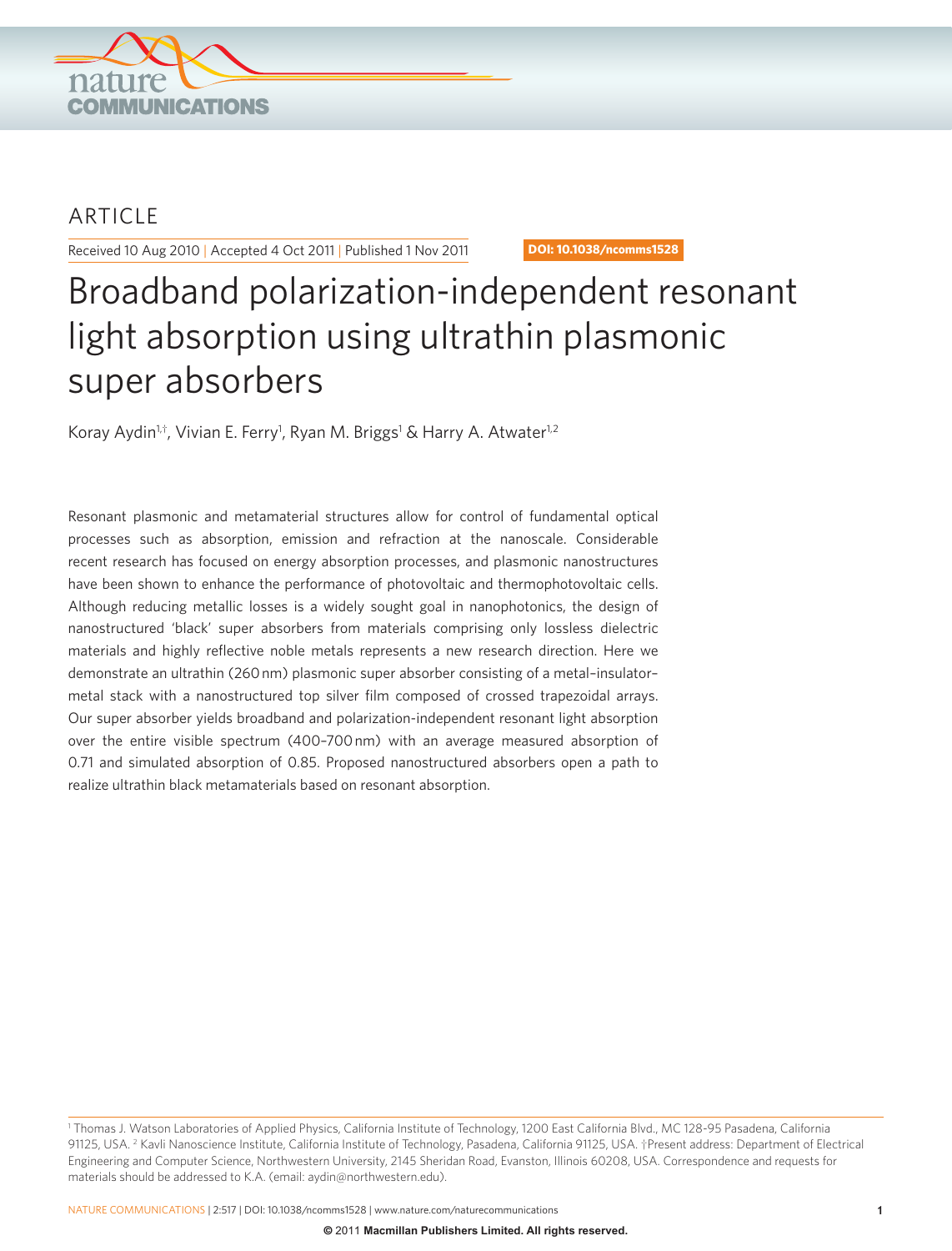## ARTICLE

such as silver, gold and copper are excellent<br>reflectors at infrared and lower frequencies, but exhibit<br>plasmon resonances at visible frequencies. By structuring<br>noble metal surfaces on the subwavelength scale. localized a reflectors at infrared and lower frequencies, but exhibit plasmon resonances at visible frequencies. By structuring noble metal surfaces on the subwavelength scale, localized and delocalized surface plasmon resonances can be designed to produce high absorption on otherwise reflective surfaces. Resonant light absorption in metallic structures has been widely studied both theoretically and experimentally in arrays of metallic gratings<sup>1-5</sup>, nanoparticles<sup>6,7</sup> and subwavelength slits<sup>8,9</sup>. Metamaterials are also promising candidates to enhance electromagnetic wave absorption, and have been shown to yield perfect absorption at microwave<sup>10</sup>, terahertz<sup>11</sup> and infrared<sup>12-14</sup> frequencies. To date, however, resonant absorption schemes using plasmonic nanostructures and metamaterials have been designed to absorb light within a narrow wavelength range, and with few exceptions<sup>6,7,14</sup>, the resonant absorption behaviour strongly depends on the incident polarization. Achieving a resonant response that spans a broad wavelength range is required for broadband thin-film thermal emitters<sup>15</sup>, and thermophotovoltaic<sup>12</sup> cells, as well as plasmonic scatterers<sup>16-18</sup> for photovoltaic cells. Recently, Pendry and collaborators<sup>19</sup> outlined a theoretical framework based on conformal mapping transformations to design plasmonic nanostructures that have a large absorption cross-section over a broad range of frequencies. Using a transformation optics design approach, Narimanov and Kildishev<sup>20</sup> have proposed optical black holes that are capable of absorbing light over a large frequency range. While there is great interest in achieving 'black' materials exhibiting large broadband absorption using plasmonic and metamaterial



**Figure 1 | Polarization-dependent light absorbers based on metallic gratings and trapezoid arrays. (a)** Schematic representation of a three-layer MIM system with the top layer patterned as metallic gratings of width *w* . ( **b** ) Schematic representation of trapezoid array. ( **c** ) SEM images of metallic gratings with  $w = 60$  and 120 nm, and trapezoid arrays. Scale bar is 500 nm. (**d**) Schematic representation of the unit cell of a single trapezoid, width varying from 40 nm to 120 nm over 300 nm. ( **e** ) Measured extinction spectrum for the 60 nm and 120 nm wire gratings and trapezoid arrays for TM polarization (inset). ( **f** ) Measured extinction spectrum for TE polarization (inset). ( **g** , **h** ) Simulated extinction spectrum for TM and TE polarizations.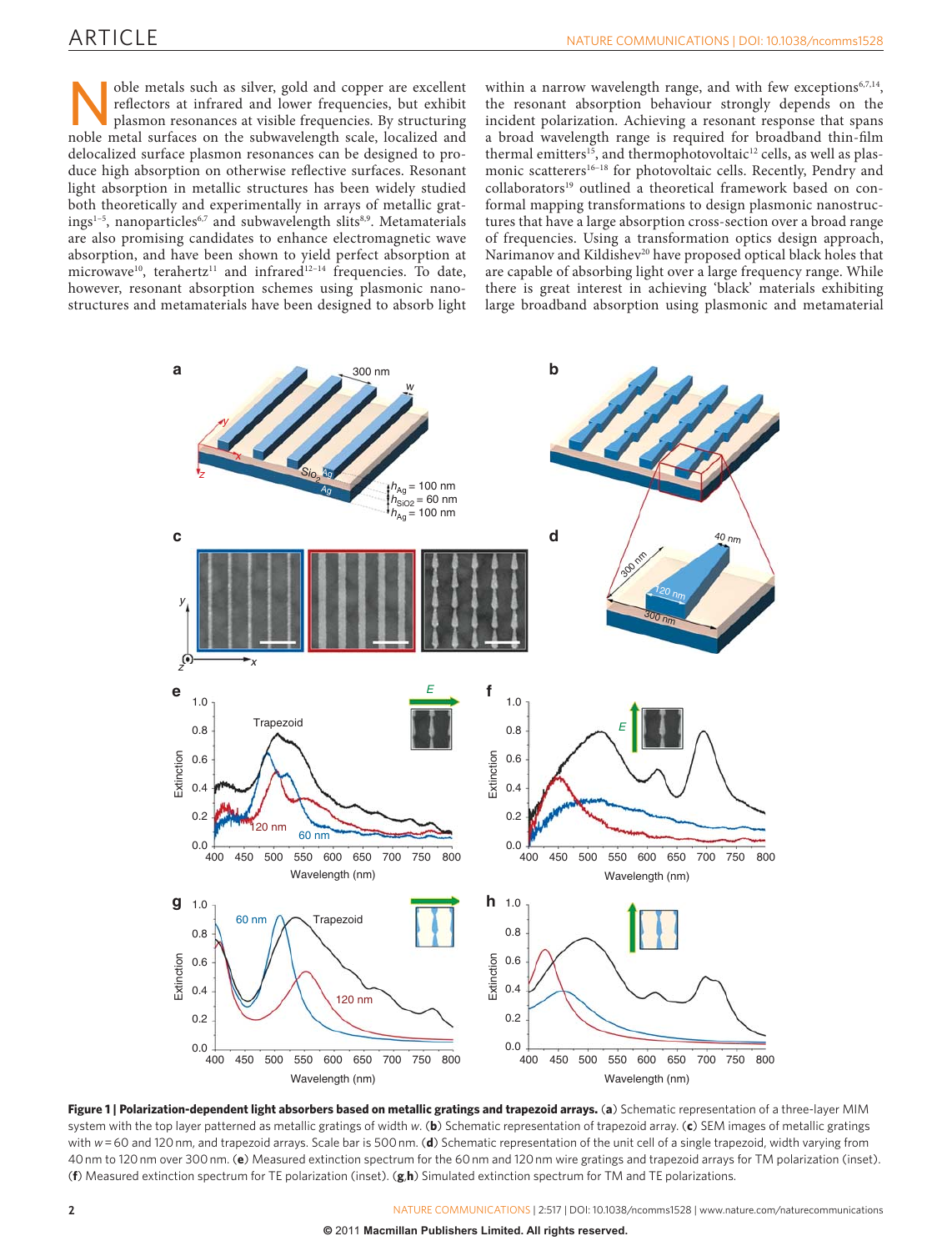designs, this concept cannot be straightforwardly realized using conventional plasmonic motifs such as metallic nanoparticle and nanoscale gratings, due to the inherently narrow-band plasmon resonances associated with these structures.

 Here, we propose and demonstrate experimentally realizable ultrathin planar plasmonic super absorbers that are capable of absorbing light from 400 nm to 700 nm with a measured average absorption of 71%. Moreover, the absorption is independent of the incident polarization due to the symmetric arrangement of crossed trapezoid array geometry utilized in the absorber design. Our metallo-dielectric absorber is a clear departure from black materials formed from optically thick, micro-structured materials that are absorbers in bulk form, such as semiconductors<sup>21,22</sup> and carbon nanotubes $33-25$ , and employs a structure of subwavelength thickness whose constituent materials are lossless dielectrics and highly reflective metals.

#### **Results**

Nanostructured metal-insulator-metal absorber structures. Our broadband absorber consists of a three-layer metal – insulator – metal (MIM) thin-film laminate where only the top metal layer is patterned. Two examples of such thin-film MIM absorbers are metal stripe (Fig. 1a) and trapezoid arrays (Fig. 1b) that are periodically arranged along the  $x$  axis with a periodicity of  $300 \text{ nm}$ . The top and bottom Ag layers of the MIM stack are 100 nm thick, and the middle SiO<sub>2</sub> layer thickness is 60 nm. The thicknesses of these layers are the same for all of the MIM absorber structures reported in this article. Metal stripes of two different widths,  $w = 60$  nm and  $w = 120$  nm, with a periodicity of 300 nm were fabricated using electron beam (e-beam) lithography. Scanning electron microscopy (SEM) images of the fabricated structures are shown in Figure 1c. Figure 1d depicts a schematic drawing of such a metallic trapezoid unit cell that is periodic along the *x* and *y* axes with a periodicity of 300 nm (Fig. 1b).

**Polarization-dependent absorption in metallic stripe arrays** . Total transmission  $(T)$  and reflection  $(R)$  from the MIM absorbers are measured using an inverted optical microscope, and extinction is defined by 1-*T*-*R*. The use of an optically thick 100 nm Ag backreflector, the bottom layer of the MIM stack, prevents light transmission and reduces the extinction to 1-R. Optical measurements are performed at normal incidence for two different polarizations, electric field perpendicular (TM) and parallel (TE) to the wire axis ( *y* axis). Figure 1e plots the measured extinction spectra of the 60 nm (blue line) and 120-nm-wide (red line) metallic stripe arrays excited with TM polarization. Localized surface plasmon resonances can be identified from the extinction peaks in the spectra, and they typically yield narrow-band resonances depending on the width of the metal wire. As expected, the localized surface plasmon resonance redshifts with increased wire width. For the 60-nm-wide metallic stripe array, the resonance peak is observed at 488 nm with the maximum extinction value of 0.65, whereas for the 120-nm-wide stripe the maximum extinction is 0.51 measured at 507 nm. The presence of both the dielectric and metal films underneath the nanostructured layer results in a hybridized mode due to the coupling of the metal stripes with the planar Ag film<sup>4</sup>. Under TE polarization, where the E-field is parallel to the wires, the wire arrays behave as effective plasma media<sup>26</sup>. Different widths result in different effective plasma frequencies as seen in Figure 1f; however, the extinction is not as strong as for the case of TM polarization. Clearly, the resonant absorption behaviour depends on the incident polarization for the metallic stripe arrays. Recently, metallic wire arrays have been theoretically shown to enhance light absorption in silicon thin-film solar cells<sup>18</sup>. By designing a broader and polarization-independent light harvesting structure, the performance of such plasmonic photovoltaic devices could significantly be improved.

Trapezoid arrays for broadband resonant absorption. The optical absorption of MIM gratings occurs over a rather narrow wavelength regime, but we find metallic arrays of trapezoids (Fig. 1b) access a broader wavelength optical response. An SEM image of the fabricated trapezoid array is shown in the right panel of Figure 1c. Under TM polarization (Fig. 1e inset), a broader and higher extinction peak is observed from the trapezoid array compared with the metal stripe array. A different transverse resonance is excited at each width along the trapezoid. Broadband extinction for TM polarization arises from the resonant electromagnetic responses of different cross-sections of the trapezoid at different wavelengths. The maximum extinction is measured to be 0.77 at 504 nm. Under TE polarization, we observe enhanced extinction over the entire visible spectrum in the trapezoid arrays (Fig. 1f). A resonance is excited around 720 nm, which is attributed to the longitudinal dipole resonance of each trapezoid (300 nm) whose long axis is parallel to the incident electric field. Although individual trapezoids are concatenated into contiguous arrays, the longitudinal dipole resonances of each trapezoid are observed. Moreover, the discontinuities at the junctions between short and long sides of adjacent trapezoids allow the excitation of broad localized resonances at shorter wavelengths. However, in both the linear metal stripe and metal trapezoid arrays, resonant light absorption is strongly dependent on the polarization of the incident light.

 We also performed full-field electromagnetic simulations of linear metal stripes and trapezoid arrays, and the corresponding results for TM and TE polarization are plotted in Figure 1g,h, respectively. The finite-difference time-domain (FDTD) simulations utilized metallic shapes that were obtained from digitized SEM images of a  $2\times2$  unit cell of experimentally fabricated trapezoid arrays, as shown in the insets of Figure 1g,h . Overall, we obtained remarkably good agreement between the experiments



**Figure 2 | Magnetic field profile at the localized surface plasmon resonance frequency.** (a) Three-dimensional schematic view of 120-nm metallic grating showing the cross-section along x-z plane (red plane). (b) Calculated magnetic field intensity for 120 nm stripe at 555 nm on the *x*-*z* plane as shown in **a**. (c) Three-dimensional schematic view of single trapezoid unit cell showing the cross-section along x-y plane at the top Ag/bottom SiO<sub>2</sub> interface (green plane). (d) Calculated magnetic field profiles in the *x*-*y* plane for single trapezoid unit cell as shown in **c** at  $\lambda$  = 515 nm and (**e**) at  $\lambda$  = 555 nm.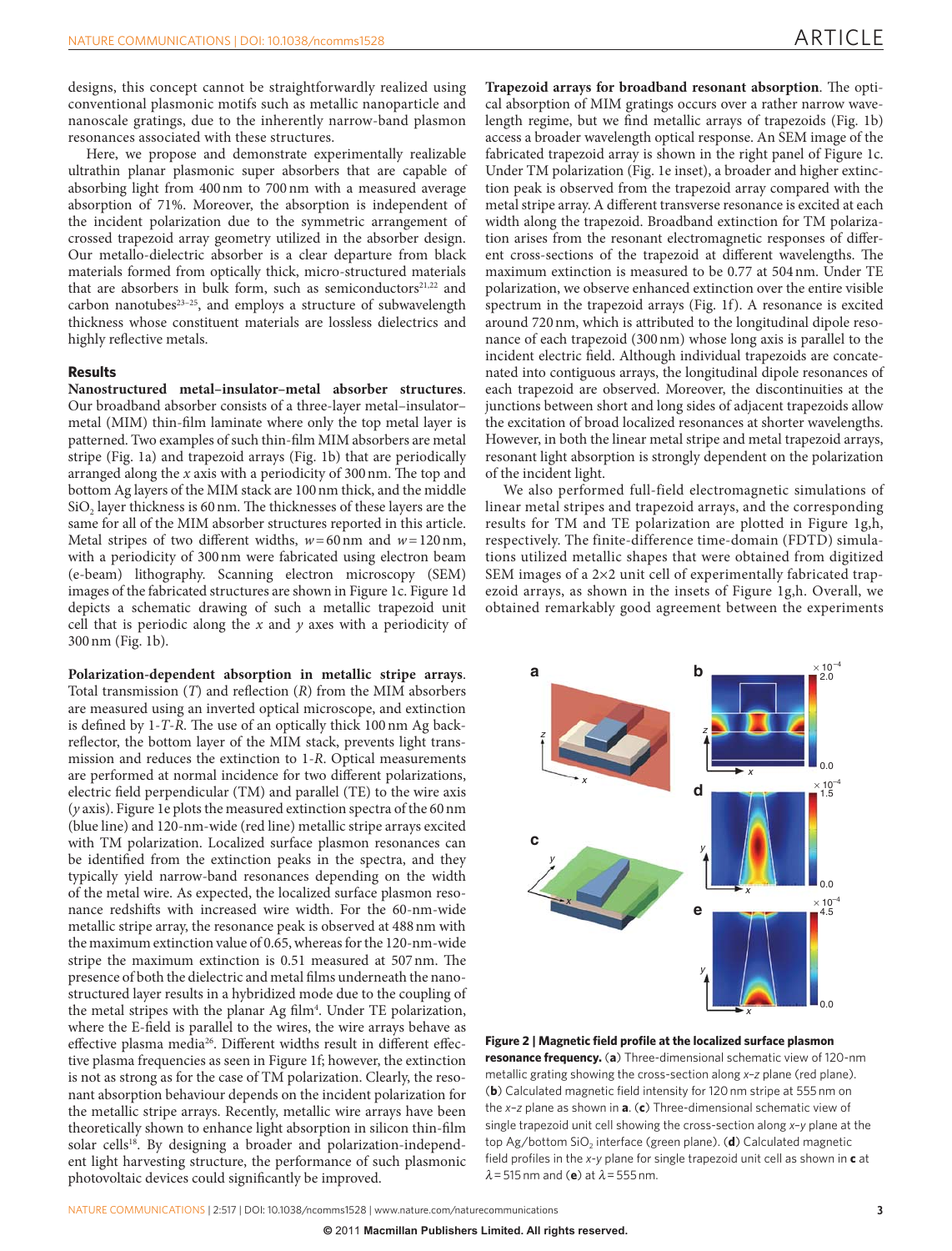and simulations in terms of predicting the resonant peak positions in the extinction spectrum. Moreover, we have performed the finite difference frequency domain (FDFD) simulations for metallic stripes only as plotted in Supplementary Figure S1. FDTD and FDFD simulations provided comparable results assuring that the broadband source excitation in FDTD will not be an issue.

 We noticed that the extinction values in the experiments are in general lower than the simulated values. In the simulations, the extinction is calculated in the near-field of the absorbers for the normal incident light. However, in the experiments, extinction is measured in the far-field over a finite acceptance angle within the light cone. Additionally, the fabricated samples have rougher surfaces than the metal films assumed in the simulations, and experimental surface roughness may cause additional scattered light to be collected within the light cone.

 To gain insight on the localized surface plasmon resonance and the effect of trapezoid shape in broadening the extinction spectra, we calculated the magnetic field profiles for TM-polarized  $(E//x)$ excitation. The magnetic field intensity for the  $w = 120$ -nm-wide metallic stripe array in the *x*-*z* plane (as shown with red plane in Fig. 2a) is plotted in Figure 2b. The magnetic field at  $\lambda = 555$  nm (the reflection peak of 120 nm stripes) is strongly localized in the dielectric region between the top and bottom metallic layers. For



Figure 3 | Crossed metallic gratings and broadband polarization-independent plasmonic super absorbers. (a) SEM images of two different crossed metallic gratings with *w* = 60 and 120 nm. Scale bars are 500 nm. ( **b** ) Measured and ( **c** ) simulated extinction spectra for two different crossed metallic gratings. (d) Extinction spectra for 120-nm-wide crossed-grating structure as a function of polarization angle and wavelength. (e) SEM image of the fabricated crossed trapezoid arrays (left) and a single unit cell of crossed trapezoid (right). Scale bars are 500 and 100 nm, respectively. (**f**) Measured, and (g) simulated extinction spectra using digitized SEM images (inset) for different incident electric field polarization angles (inset). (h) Extinction spectra for crossed trapezoid array as a function of polarization angle and wavelength.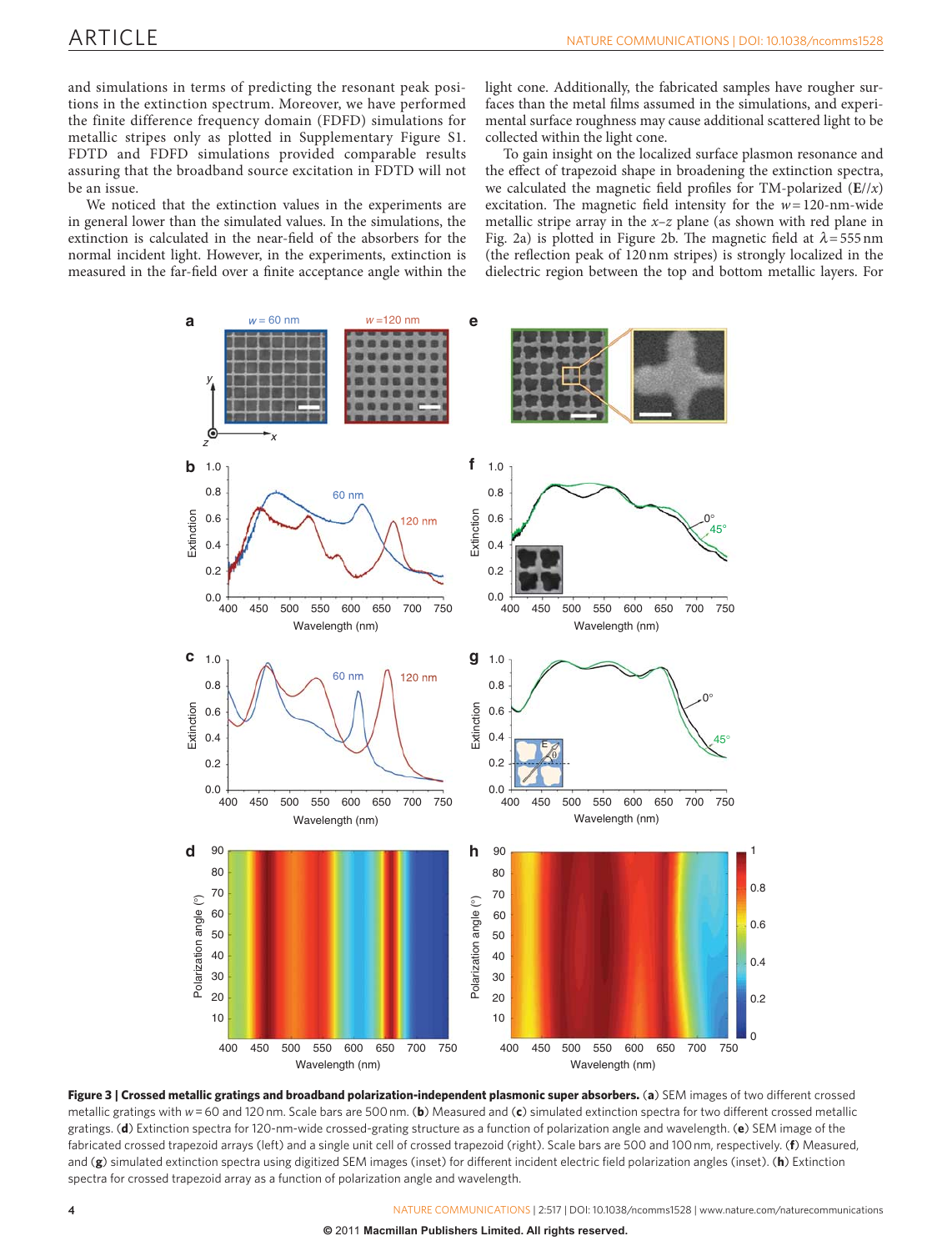### ARTICLE

the trapezoid array simulations, we employed an idealized trapezoid single unit cell with periodic boundary conditions along *x-* and *y*-axes. We calculated the magnetic and electric field intensities at two different wavelengths (515 and 555 nm) in the top Ag metallic trapezoid – dielectric layer interface, as shown with green plane in Figure 2c. Magnetic field intensities are plotted in Figure 2d,e for  $\lambda$ =515 nm and  $\lambda$ =555 nm, respectively. At 515 nm, the magnetic field is stronger in the middle section of the trapezoid unit cell. However, at 555 nm, the magnetic field intensity is strongly localized at the widest edge of the trapezoid.

**Polarization-independent resonant absorption in crossed trapezoidal arrays** . In order to achieve a polarization-independent electromagnetic response, a top metallic layer consisting of an array of crossed metallic gratings can be utilized, with the widths and periods of the crossed wires being equal<sup>2</sup>. Such a symmetric configuration yields the same optical responses for TM and TE polarizations. Here, we studied two different crossed gratings with the crossed wire widths of  $w = 60$  nm and  $w = 120$  nm (Fig. 3a). The measured extinction spectra of these gratings are plotted in Figure 3b. In addition to the MIM resonances at shorter wavelengths, additional localized plasmon resonances are excited at longer wavelengths due to the square nanohole arrays formed by the gap between the neighbouring stripes. For fishnet gratings of 120 nm width, four different resonant peaks are observed in the extinction spectra, at 450, 532, 578 and 668 nm, whereas for the 60-nm-wide fishnet structures the resonant peaks reduce to two distinct peaks at 477 and 617 nm. Clearly, resonant responses spanning the whole visible spectrum could potentially be obtained with different grating linewidths and periods, but in each case the extinction is not broad enough to yield resonant super absorption over the whole visible spectrum. Electromagnetic simulations are performed with ideal crossed gratings, and the results plotted in Figure 3c agree with the experimental data in terms of the spectral shapes. For the 120-nm-wide crossed gratings though, there is an additional measured peak at 578 nm that does not appear in the simulations. We attribute this peak to possible deviation of the experimentally fabricated samples from the ideal design. In order to demonstrate polarization-independent resonant light absorption with the crossed-grating geometry, we performed additional simulations with 1° increments in polarization angle for the 120-nm-wide crossed grating. Figure 3d plots the corresponding extinction spectra as a function of both polarization angle and wavelength. As seen in the figure, the extinction spectra do not depend on the incident polarization; however, one can observe slight changes such as reduced extinction around 515 nm. This is due to the experimental imperfections that occurred during the fabrication process, which have been captured in our simulations as we used digitized SEM image as the unit cell. It is important to note that even with the existing fabrication non-idealities, our design performs well as a polarization-independent super absorber.

We then combined the two approaches identified so far: trapezoid arrays to enable broad spectral extinction and a crossed symmetric arrangement for polarization-independent resonant response. The crossed trapezoid arrays are fabricated using e-beam lithography, and SEM images of such arrays as well as the constituent unit cell are shown in Figure 3e . Measured extinction spectra for two different polarization angles,  $\theta = 0^{\circ}$  and 45°, are plotted in Figure 3f. For the two different polarization angles, we observed almost identical extinction spectra, confirming that the crossed trapezoid arrays allow for polarization-independent resonant absorption. Moreover, compared with the crossed-grating structures discussed in the previous section, we obtained a much broader and flatter measured extinction peak with a maximum value of 0.9. On average, the measured extinction between 400 and 700 nm is found to be 0.71. To our knowledge, this is the broadest resonant absorption reported for metallo-dielectric absorbers at visible frequencies.

We also note that the total thickness of three-layer super absorber structure is only 260 nm, which is clearly subwavelength over the visible light spectrum range. We simulated the total extinction spectra using digitized SEM images from a  $2\times 2$  array (inset Fig. 3g) for two different polarization angles  $0^{\circ}$  and  $45^{\circ}$  as shown in Figure 3g. Again, the measured extinction intensities are lower than that of the simulated extinction due to the difference between light collection methods for the experiments and numerical simulations. Simulation predicts an 85% spectral average absorption between 400 and 700 nm with maximum absorption values of 0.99 at 475 nm, 0.98 at 560 nm and 0.95 at 630 nm. Figure 3h plots the polarization angle and wavelength dependence of extinction spectra of crossed trapezoid arrays with 1° angle increments. The overall extinction spectra do not significantly depend on the incident polarization angle.



 **Figure 4 | Angle of incidence dependence of the resonant extinction.** (a) Schematic drawing of a periodic crossed trapezoid array with the angle of incidence shown as  $\theta$ . (**b**) Extinction plotted as a function of wavelength and angle of incidence. Broadband extinction is preserved even at higher angles of incidence.



 **Figure 5 | Calculated absorption spectra for the broadband plasmonic super absorber.** Orange line corresponds to the absorption calculated by the A = 1-T-R formula (same with the 0° data in Fig. 3g) and grey line plots the total absorption within the metallic portion of the three-layer MIM stack calculated by using the formula  $P_{\text{abs}} = 1/2 \omega \varepsilon'' |\mathbf{E}|^2$ .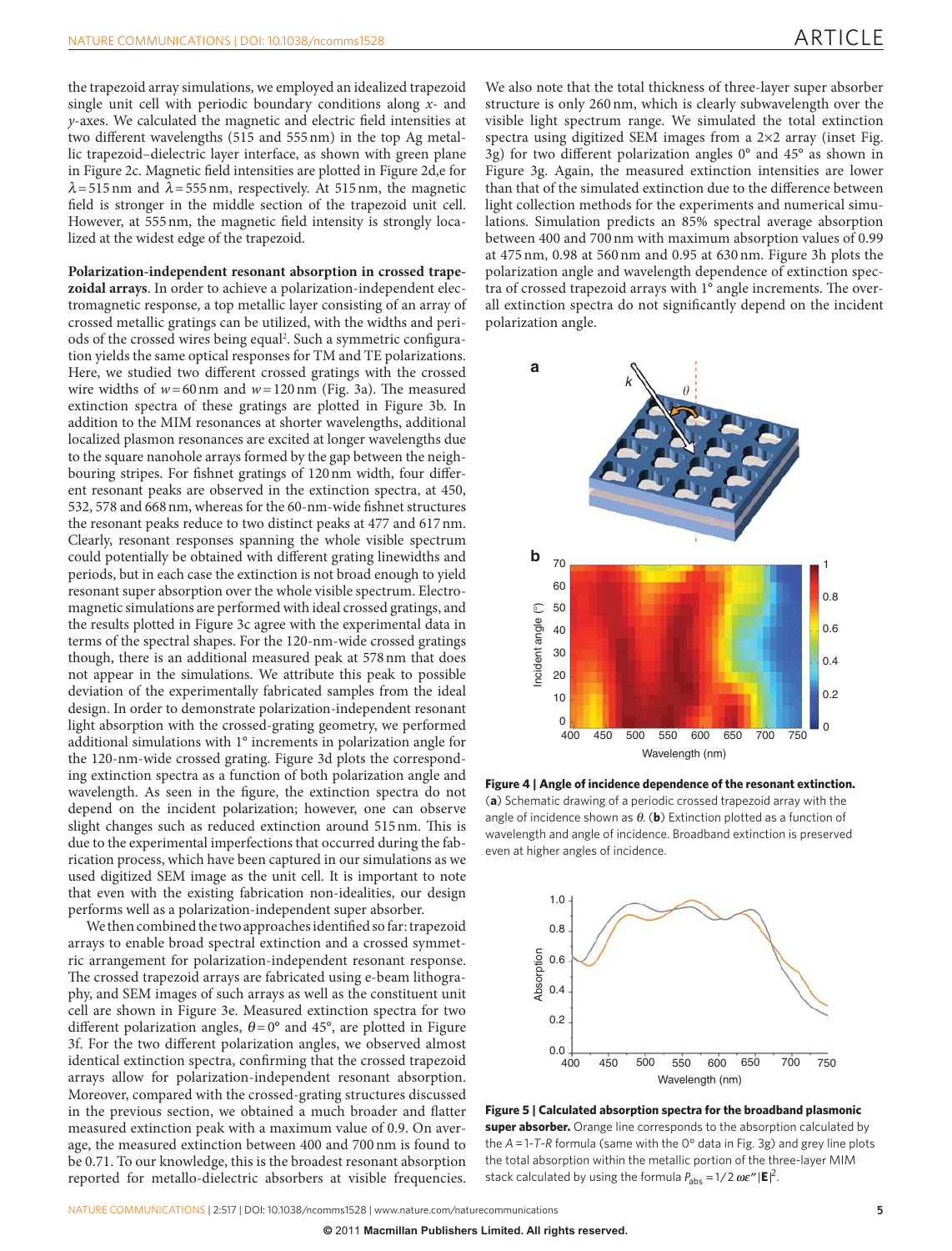Ideally, the resonant absorption of a black material should not depend on the incident light angle for applications such as blackbody thermal emitters and photovoltaic concentrators. We studied the incidence angle dependence of resonant absorption using full-field electromagnetic simulations. The angle of incidence  $(\theta_i)$  (Fig. 4a) is varied in  $5^\circ$  steps from  $0^\circ$  to  $70^\circ$  in the simulation. Figure 4b shows the extinction spectra as a function of wavelength and incident angle. A broadband resonant response is achieved even at high angles of incidence; however, the absorption profile changes slightly with the increased incident angle at certain wavelengths. Below 450 nm, the extinction increases with the increased  $\theta_i$ . This frequency regime is close to the plasma frequency of bulk Ag. At increased angles of incidence, the path length of light in the nanostructures is increasing, thus the light is strongly absorbed at higher angles of incidence. However, around 750 nm, increasing  $\theta_{\text{i}}$  results in decreased extinction. We attribute this angle-dependent absorption at longer wavelengths to Bragg resonances arising from structure periodicity, which are known to be strongly incidence angle dependent. For comparison, we calculated average absorption between 400 and 750 nm for different  $\theta_i$ . At 0°, 5° and 10° the average absorption is around 0.75 and reduces down to 0.70 at 25°. Between 25° and 60 ° , the average absorption has a constant value around 0.70, and above 60° the absorption reduces by 5% for every 5° step, down to the value of 0.60 at 70°. Overall, broadband resonant absorption is maintained even at high angles of incidences, a significant achievement for complex nanostructured plasmonic absorbers.

 Until now, we have reported the extinction data, which may include light scattered at higher angles that is not collected due to the finite aperture size of the microscope lens in addition to the absorption. Electromagnetic simulation, however, allows us to calculate and compare absorption calculated via different methods. In the simulation, extinction should be approximately equivalent to absorption as the power collected in transmission and reflection monitors placed at the near-field measure the scattered electromagnetic fields as well. Absorption can also be calculated directly, as the power absorbed in any material depends on the divergence of the Poynting vector and may be calculated by the simple relation  $P_{\text{abs}} = 1/2 \omega \varepsilon'' |\mathbf{E}|^2$  for non-magnetic materials, where  $\omega$  is the frequency,  $\varepsilon''$  is the imaginary part of the dielectric permittivity and **E** is the total electric field<sup>16</sup>. Electric fields are calculated within a volume monitor, and the resulting absorption spectrum for TE polarization is plotted in Figure 5 . A broadband absorption peak similar to that observed in Figure 3g is achieved, meaning that the extinction is mainly due to the strong light absorption within the metallic sections and the contribution of the scattering to the extinction is negligible.

 Calculating the absorption directly also allows construction of maps of the absorption that enable us to gain more insight into the nature of the absorption processes. Figure 6a shows a schematic drawing of the three-dimensional crossed trapezoid array constructed by using the digitized SEM image. The orange and grey planes correspond to the *xy* planes at two different *z* values. Power absorbed in the metallic portions at the top Ag/SiO<sub>2</sub> interface at  $z=160$  nm and bottom SiO<sub>2</sub>/Ag interface at  $z=100$  nm are plotted, respectively, in the top and bottom rows of Figure 6b. The left column of Figure 6b displays the metallic cross-section at the given *xy* plane, whereas the remaining columns plot the power absorbed at the three different peak position wavelengths obtained from Figure 3e: 475, 560 and 630 nm. Note that the absorption maps are plotted using a logarithmic scale, and top and bottom panels have different scales in order to aid visualization of the absorbed power. For this particular simulation, the incident electric field is parallel to the *y* axis (TE). In the top metal layer, the absorption is stronger around the metal edges due to the higher electric field intensities. Clearly, the absorption is taking place at the different portions of the structured top metal layer. Similarly, for the planar bottom metal layer, we obtained absorption in different sections of the metal at different wavelengths. At 475 nm, power is absorbed at the centre positions corresponding to the air gap of the top metal layer. However, at 560 nm light is absorbed below the narrow section of trapezoid array and at 630 nm absorption is stronger underneath the centre of the trapezoid that is along the  $\nu$  axis.



**Figure 6 | Two-dimensional absorption maps displaying absorbed power in metal. (a) Three-dimensional view of simulated absorber structure with** cross-sections along the top Ag/SiO<sub>2</sub> (orange plane) and bottom SiO<sub>2</sub>/Ag layer (grey plane). (b) Schematic drawing of the metallic section (first column) at *z* = 160 nm (top row) and *z* = 100 nm (bottom row), and corresponding 2D absorption maps at three extinction peak wavelengths, 475 nm (second column), 560 nm (third column) and 630 nm (fourth column). ( **c** ) *yz* cross-sections at two different *x* positions, *x* = 150 nm (red plane) and *x* = 300 nm (purple plane). ( **d** ) 2D absorption maps in metallic portion for the indicated *yz* plane positions at the peak wavelengths. Graphs in **b** and **d** are plotted in logarithmic scale, and red colour corresponds to higher absorption.